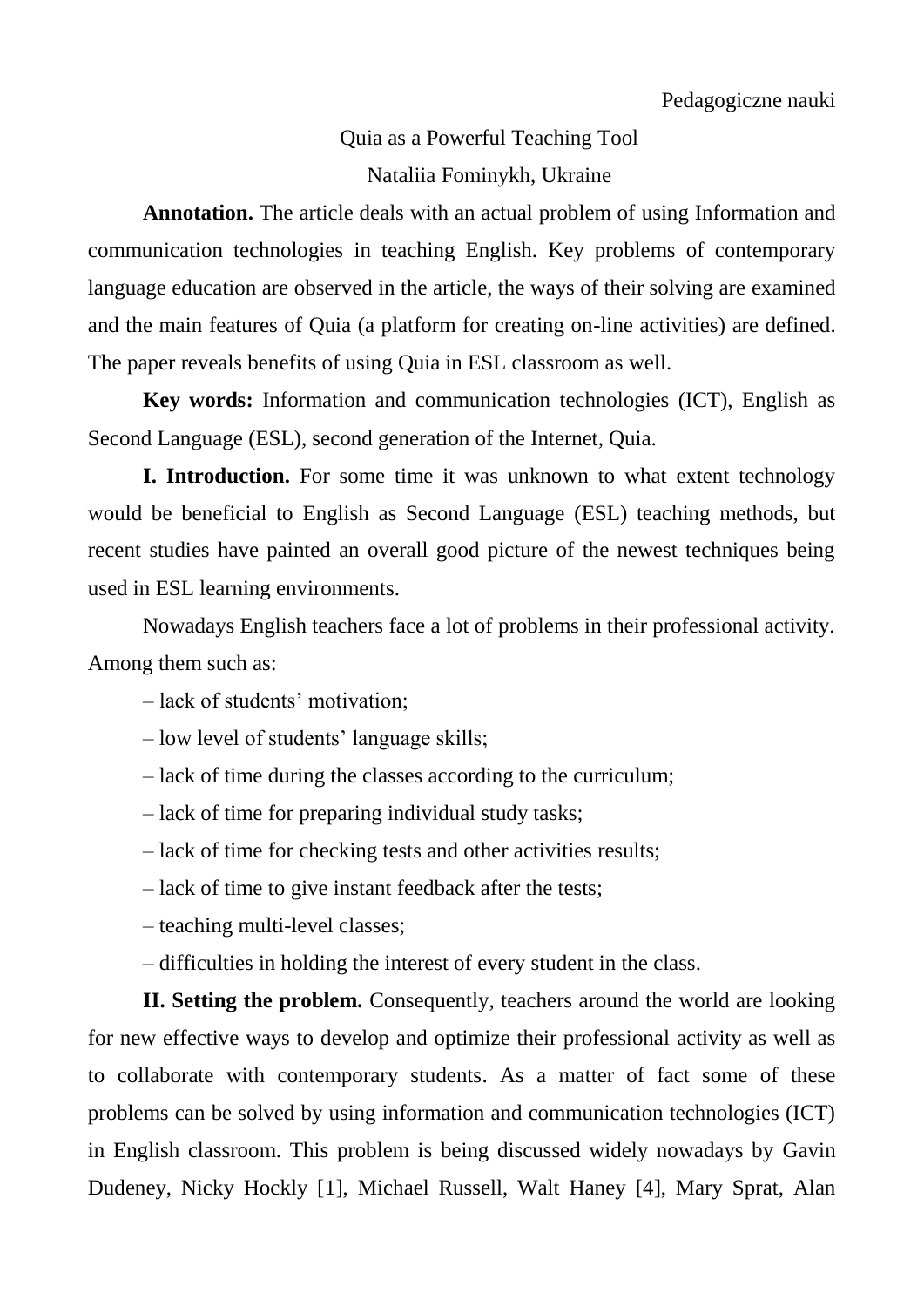Pulverness, Melanie Williams [5]. But here appears the next question: how to find appropriate and helpful tools to save the time (students' and teachers'), motivate students, create individual learning environment and at the same time to make English classes more effective, interesting, productive, motivating, intense, valuable, engaging and successful for every student. As it is almost impossible to know about all the sites in the net and all the programs in the world, educators should share their experiences between each other, spread information about using this or that technology in the ESL. Therefore the objective of the article is describing the benefits of using the second generation Internet potential and its greatest service Quia as a powerful teaching tool.

**III. Results.** Quia is pronounced *key-ah*, and is short for Quintessential Instructional Archive. Quia provides a wide variety of tools, including:

– templates for creating 16 types of online activities, including flashcards, word search, battleship, challenge board, and cloze exercises. Quia activities are designed with different learning styles in mind to suit the needs of all your students.

– complete online testing tools that allow you to create quizzes, grade them with computer assistance, and receive detailed reports on student performance.

– access to over 3 million online activities and quizzes in 300 categories. All of the shared activities have been created by teachers from around the world.

– a schoolwide network that allows effortless collaboration with your fellow teachers.

– an easy, centralized classroom management system including a master student list, archive of student results, and the tools to conduct schoolwide proficiency testing.

– a class Web page creator that includes a course calendar and an easy way to post your Quia activities for students and parents.

– on-line surveys for gathering student and teacher feedback.

So, what is Quia? Quia is:

– a collection of tools for creating your own online content – entirely customized, always relevant, for every student's age and level.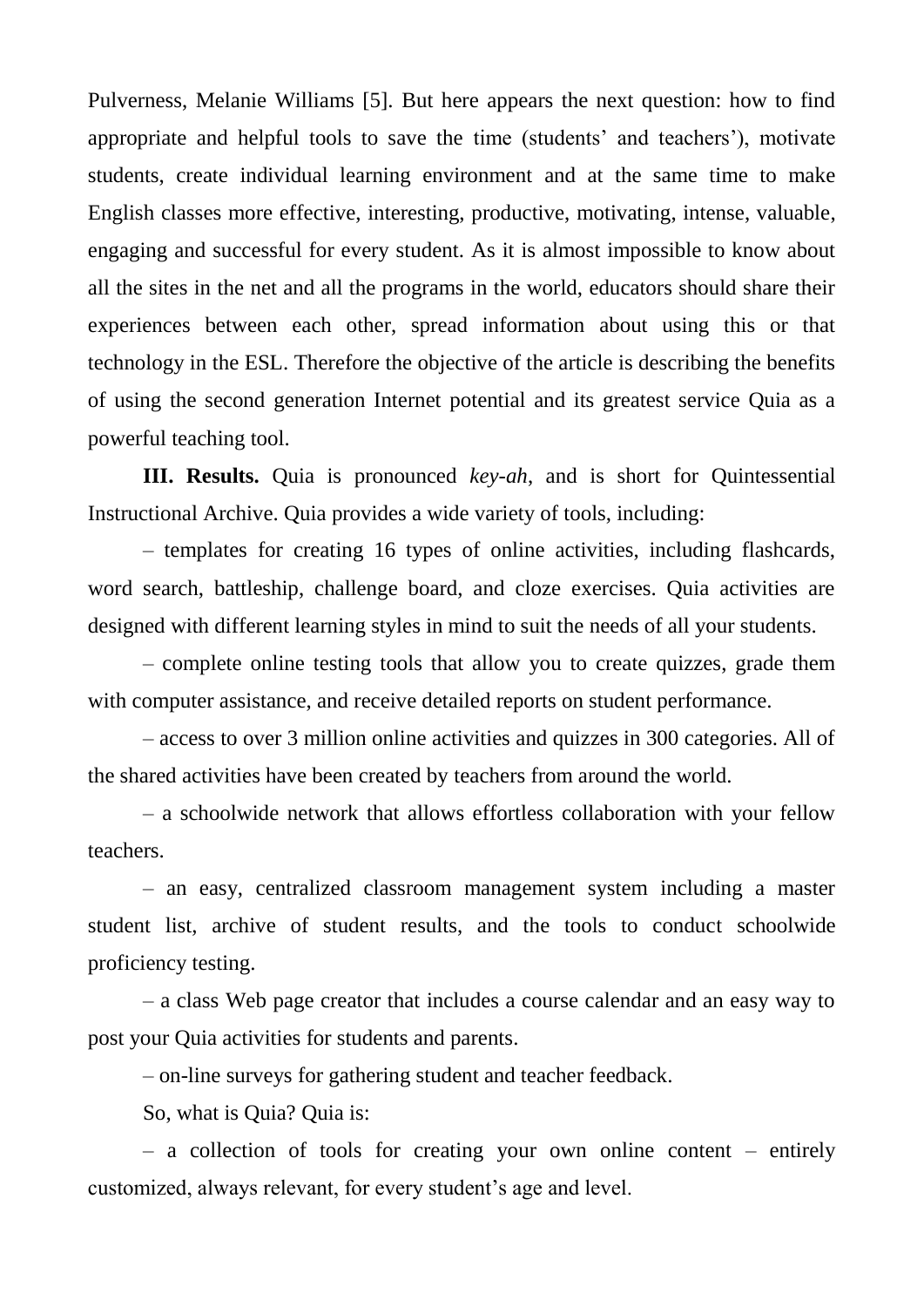– a great time-saver: offering ready-to-use content, automatic grading, and the ability to reuse everything year after year;

– a proven education tool that engages students, makes them excited about studying, and increases their grades;

– an adaptable website – thoughtfully built with teachers' needs in mind, and flexible enough to support your creativity;

– an easy-to-use way to better leverage available technologies while integrating your curriculum into a safe, educational, on-line environment;

– a space where teachers can build an on-line collection of educational materials your are proud of.

The Shared Activities area is a great starting point for new users, with more than 3 million activities ready for students to play. There are activities in 300 categories, and more are being added every day. All of the games were created by instructors using Quia's templates and serve as an invaluable source for material and ideas for ESL classroom. In the Shared Activities area teachers will find:

– age-appropriate activities for all levels students, from alphabet and counting activities to university-level economics, history, and science.

– search capabilities by textbook, keyword, category, teacher, and even popularity.

– links for copying and customization of activities so educators can instantly share the materials with their classes.

Teachers can create their own activities on Quia Web using any content you like. Choose from 16 types of activities, including flashcards, memory games, word search puzzles, hangman, and even games modeled after popular television gameshows. Creating own activities is easy and fast. Many users also report creating flashcards and memory games to help with self-study for standardized exams or to learn a new language.

The full list of activities that can be created by teachers counts 16 types, such as: Matching, Jumbled Words, Concentration, Ordered List, Word Search, Picture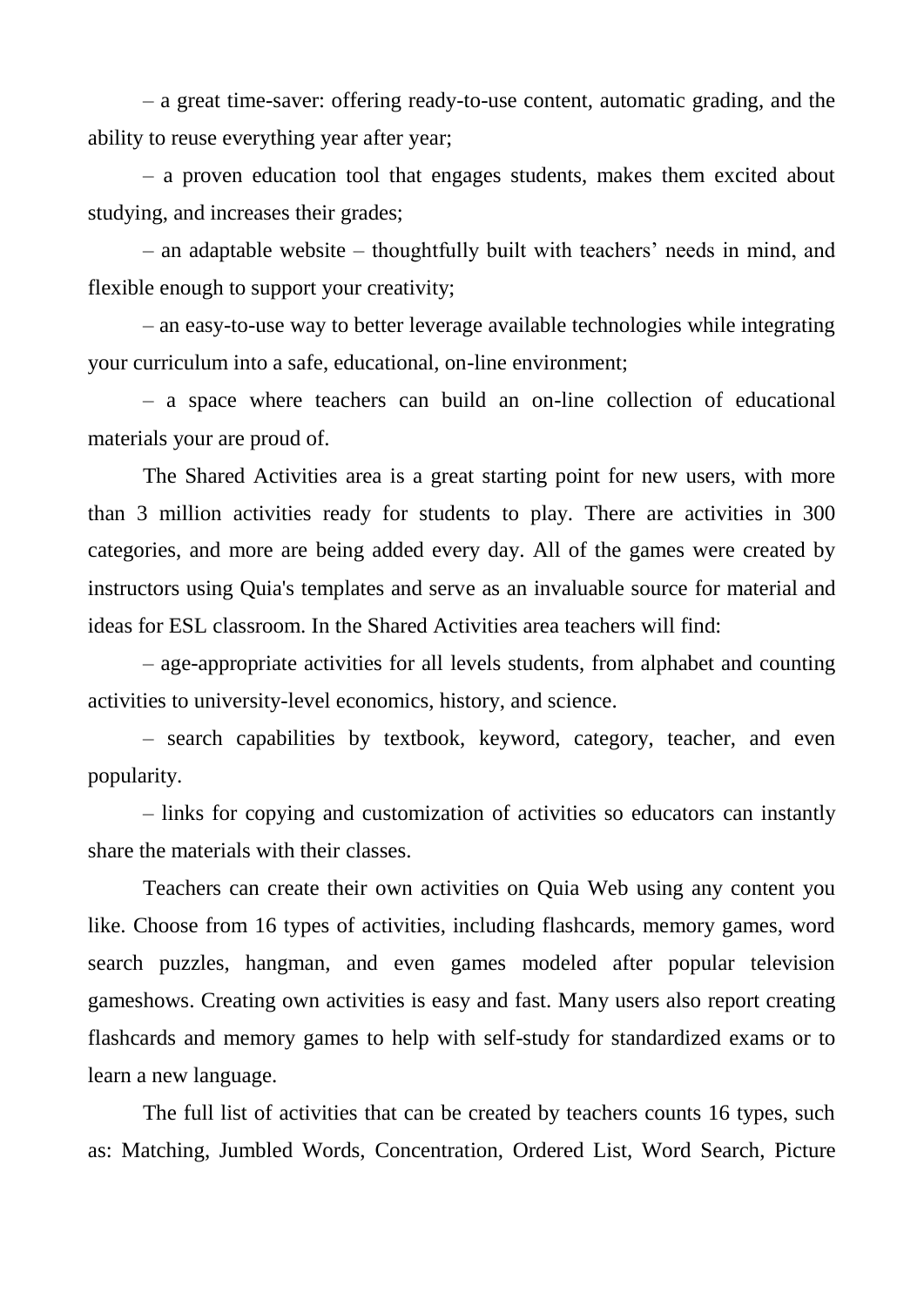Perfect, Flashcards, Pop-Ups, Challenge Board, Scavenger Hunt, Columns, Cloze, Hangman, Rags to Riches, Patterns, Battleship

Practice makes perfect, and when students do their homework, their performance improves. In Quia activities teachers can track how long each student spends for homework, understand practice habits and plan review sessions before assigning a quiz. Educators can also use activities as homework assignments and hold students accountable for practicing in the lab.

Teachers around the world consider Quia to be their complete online testing solution as it provides hassle-free quiz creation. And not only are Quia's quiz tools easy to use, but quizzes can be customized to fit any teacher's needs. So, educators can create questions from scratch in seconds, or import questions from Quia activities or outside sources; choose from 10 question types, including Multiple choice, Fill-in, True-false, Initial answer, Pop-up, Short answer, Multiple correct, Essay, Matching, Ordering. It is possible to include any files, audio or pictures into quizzes, if it is needed. Quia's Question Bank lets teachers label and store questions, allowing them to make quizzes with particular questions or random selections from a subset (that means that the educator will never have to type the same quiz question twice!).

Using Quia teachers can assign quizzes to their classes, so students can easily see what is expected of them. A convenient thing about using Quia is the fact that students can take teachers' quizzes from any computer with an Internet connection, or even on paper print-outs. In addition educators can select from a wide range of options for controlling student access during testing (time of access to the test, timing the process of doing the test, randomize questions order, number of attempts permitted, a kind of feedback).

Being a widely practicing teacher I should claim that the most important feature of Quia is instant grading and reporting. When your students take quizzes, most questions (like multiple choice, fill in or matching questions) are graded automatically for the teacher. Essay and short answer questions can be manually graded and teachers can give students individualized feedback on their answers. Plus, Quia automatically tracks students' test scores throughout the year for the teacher.